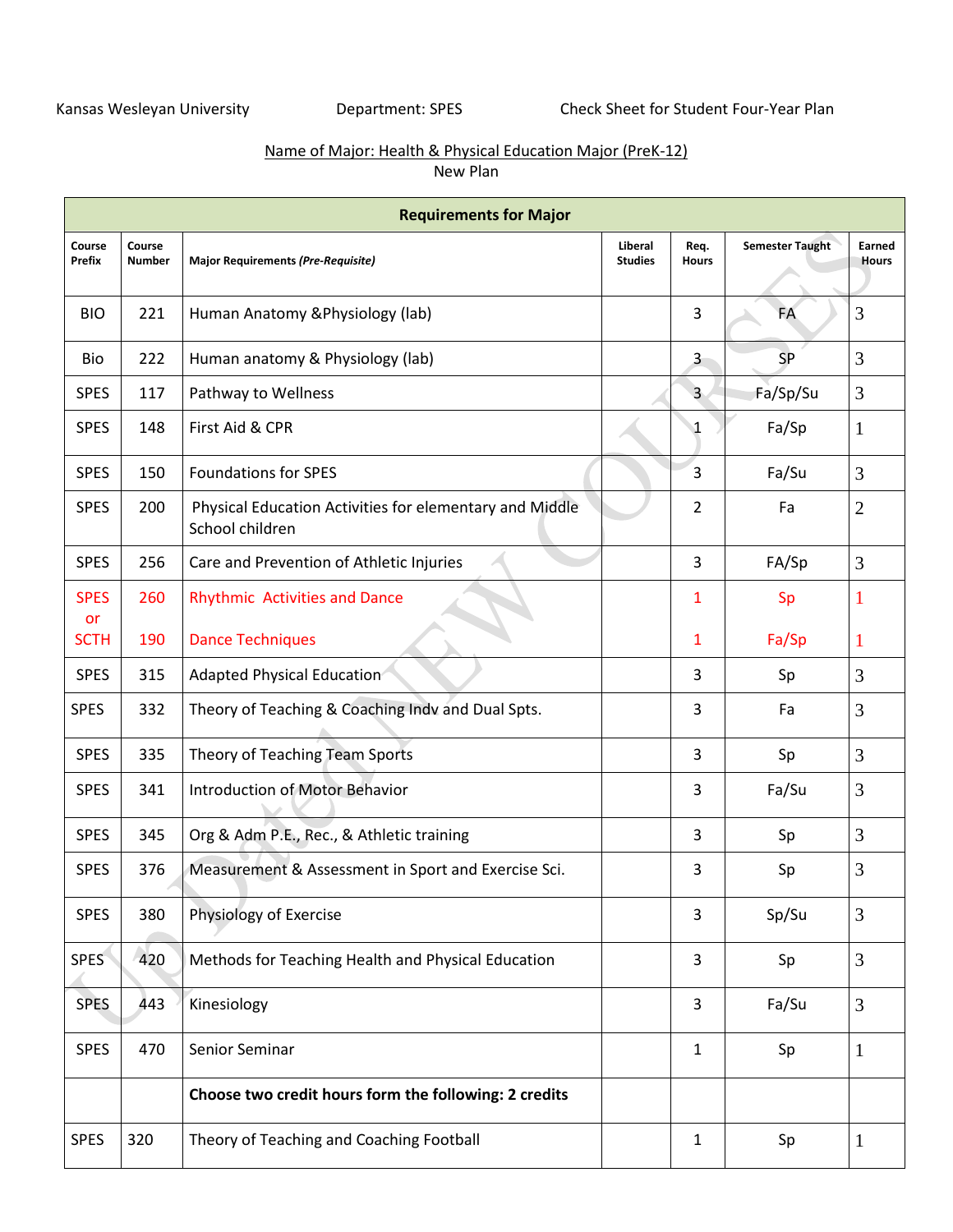| <b>SPES</b>                     | 321 | Theory of Teaching and Coaching softball & baseball         | 1            | Fa        |   |  |
|---------------------------------|-----|-------------------------------------------------------------|--------------|-----------|---|--|
| <b>SPES</b>                     | 323 | Theory of Teaching and Coaching soccer                      | 1            | Sp        |   |  |
| <b>SPES</b>                     | 324 | Theory of Teaching and Coaching Gymnastics and<br>Wrestling | 1            | On Demand | 1 |  |
| <b>SPES</b>                     | 325 | Theory of Teaching and Coaching Volleyball                  | 1            | Sp        |   |  |
| <b>SPES</b>                     | 326 | Theory of Teaching and Coaching T & F/CC                    | 1            | Even Sp   |   |  |
| <b>SPES</b>                     | 327 | Theory of Teaching and Coaching Basketball                  | $\mathbf{1}$ | Fa        |   |  |
| <b>SPES</b>                     | 328 | Theory of Teaching and Coaching Swimming                    | $\mathbf{1}$ | On Demand | 1 |  |
| 49<br><b>Total Major Hours:</b> |     |                                                             |              |           |   |  |
|                                 |     |                                                             |              |           |   |  |

|                  |                                   | Professional Education Courses and Additional KSDE Standards Requirements (61 hours)                            |           |                      |                        |                        |
|------------------|-----------------------------------|-----------------------------------------------------------------------------------------------------------------|-----------|----------------------|------------------------|------------------------|
| Course<br>Prefix | Course<br><b>Number</b>           | <b>Major Requirements</b>                                                                                       |           | Req.<br><b>Hours</b> | <b>Semester Taught</b> | Earned<br><b>Hours</b> |
|                  |                                   | <b>KSDE Standard 1</b>                                                                                          |           |                      |                        |                        |
| <b>ENGL</b>      | 120                               | Intro English Composition (KSDE STD. #1)                                                                        | WI        | 3                    | Fall                   |                        |
| <b>ENGL</b>      | 121                               | Intermediate English Composition (KSDE STD. #1)                                                                 | WI        | 3                    | Spring                 |                        |
| <b>SCTH</b>      | 130                               | Public Speaking, The Art of Oral Communication (Liberal<br>Studies) (KSDE Standard #1)                          |           | 3                    |                        |                        |
|                  |                                   | <b>KSDE Standard 2</b>                                                                                          |           |                      |                        |                        |
| <b>HIST</b>      | 220 or<br>221 or<br>105 or<br>106 | <b>American History I</b><br>American History II<br><b>World Civilization I</b><br><b>World Civilization II</b> | <b>CW</b> | 3                    | Fall/Spring            |                        |
|                  |                                   | <b>KSDE Standard 3</b>                                                                                          |           |                      |                        |                        |
| <b>MATH</b>      | 120                               | College Algebra                                                                                                 | QR        | 3                    | Fall/Spring            |                        |
|                  |                                   | <b>KSDE Standard 4</b>                                                                                          |           |                      |                        |                        |
|                  |                                   | Natural World Liberal Studies                                                                                   | <b>NW</b> | $3 - 4$              | Fall/Spring            |                        |
|                  |                                   | <b>Natural World Liberal Studies</b>                                                                            | <b>NW</b> | 4                    | Fall                   |                        |
|                  |                                   | <b>KSDE Standard 5</b>                                                                                          |           |                      |                        |                        |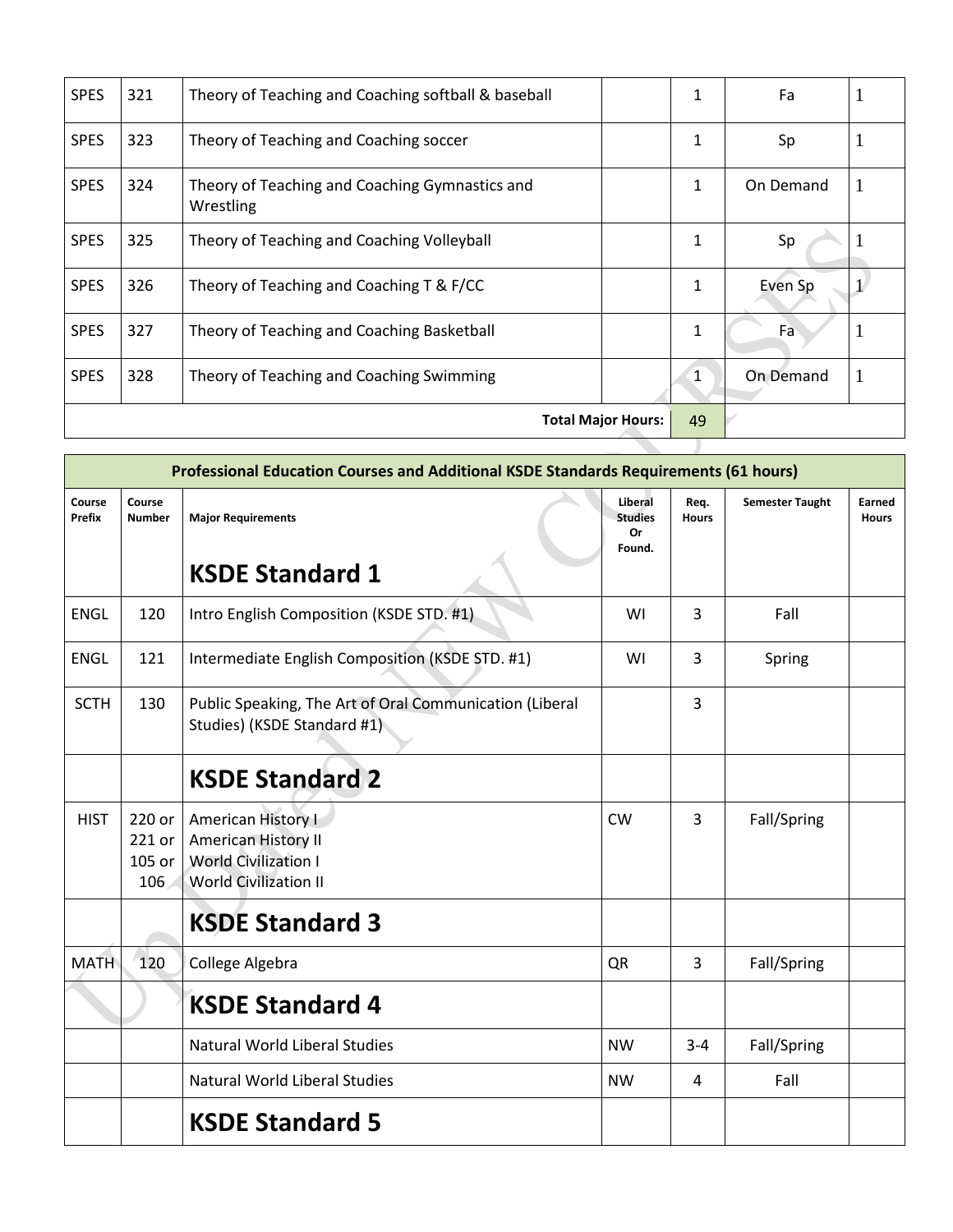| <b>PSYC</b><br>or<br>SOCI | 101<br>or<br>131 | The World of You: An Introduction to Psychology<br>or<br>The Sociological Imagination (Liberal Studies) (KSDE<br>Standard #5) | PA        | 3              | Fall/Spring                              |  |
|---------------------------|------------------|-------------------------------------------------------------------------------------------------------------------------------|-----------|----------------|------------------------------------------|--|
| SOCI                      | 240              | <b>Racial and Ethnic Minorities</b>                                                                                           |           | 3              | Fall/Spring                              |  |
|                           | or<br>250        | or<br>Social Inequality (KSDE Standard #5)                                                                                    |           |                |                                          |  |
| <b>EDUC</b>               | 244              | Developmental Psychology                                                                                                      | PA        | 3              | Fall/Spring                              |  |
| <b>SPES</b>               | 120              | Personal, Community, and Global Health                                                                                        | <b>CW</b> | 3              | Fall/Spring                              |  |
|                           |                  | <b>KSDE Standard 6</b>                                                                                                        |           |                |                                          |  |
|                           |                  | Human Expression Liberal Studies Course                                                                                       | <b>HE</b> | 3              | Fall/Spring                              |  |
|                           |                  | Human Expression Liberal Studies Course                                                                                       | HE.       | $\overline{3}$ | Fall/Spring                              |  |
|                           |                  | <b>Professional Education Core</b>                                                                                            |           |                |                                          |  |
|                           |                  | <b>Courses</b>                                                                                                                |           |                |                                          |  |
| <b>EDUC</b>               | 100              | <b>Orientation to Education</b>                                                                                               |           | 1              |                                          |  |
| <b>SPES</b>               | 120              | Personal and Community Health (Liberal Studies) (KSDE<br>Standard #5)                                                         |           | 3              |                                          |  |
| <b>EDUC</b>               | 208              | Foundations and History of American Education                                                                                 |           | 3              | Every Fall and<br>Spring                 |  |
| <b>EDUC</b>               | 210              | <b>Instructional Technology</b>                                                                                               |           | 2              | Every Fall and<br>Spring                 |  |
| <b>EDUC</b>               | 244              | Developmental Psychology (KSDE Standard #5)                                                                                   |           | 3              | Odd Year Fall<br>and Even Year<br>Spring |  |
| <b>EDUC</b>               | 250              | Education of the Exceptional Individual                                                                                       |           | 3              | <b>Every Spring</b>                      |  |
| <b>EDUC</b>               | 380              | <b>Classroom Management</b>                                                                                                   |           | $\overline{2}$ | <b>Every Spring</b>                      |  |
| <b>EDUC</b>               | 385              | Reading in the Content Area                                                                                                   |           | $\overline{2}$ | <b>Every Fall</b>                        |  |
| <b>EDUC</b>               | 388              | Methods of Teaching in the Secondary School                                                                                   |           | 3              | <b>Every Fall</b>                        |  |
| <b>EDUC</b>               | 415              | <b>Educational Psychology</b>                                                                                                 |           | 3              | <b>Every Spring</b>                      |  |
| <b>EDUC</b>               | 438              | <b>Clinical Practice Seminar</b>                                                                                              |           | $\overline{2}$ | <b>Every Spring</b>                      |  |
| <b>EDUC</b>               | 470              | <b>Clinical Practice</b>                                                                                                      |           | 10             | <b>Every Spring</b>                      |  |
|                           |                  | <b>Total Professional Education and Additional KSDE Requirements Hours:</b>                                                   | 61        |                |                                          |  |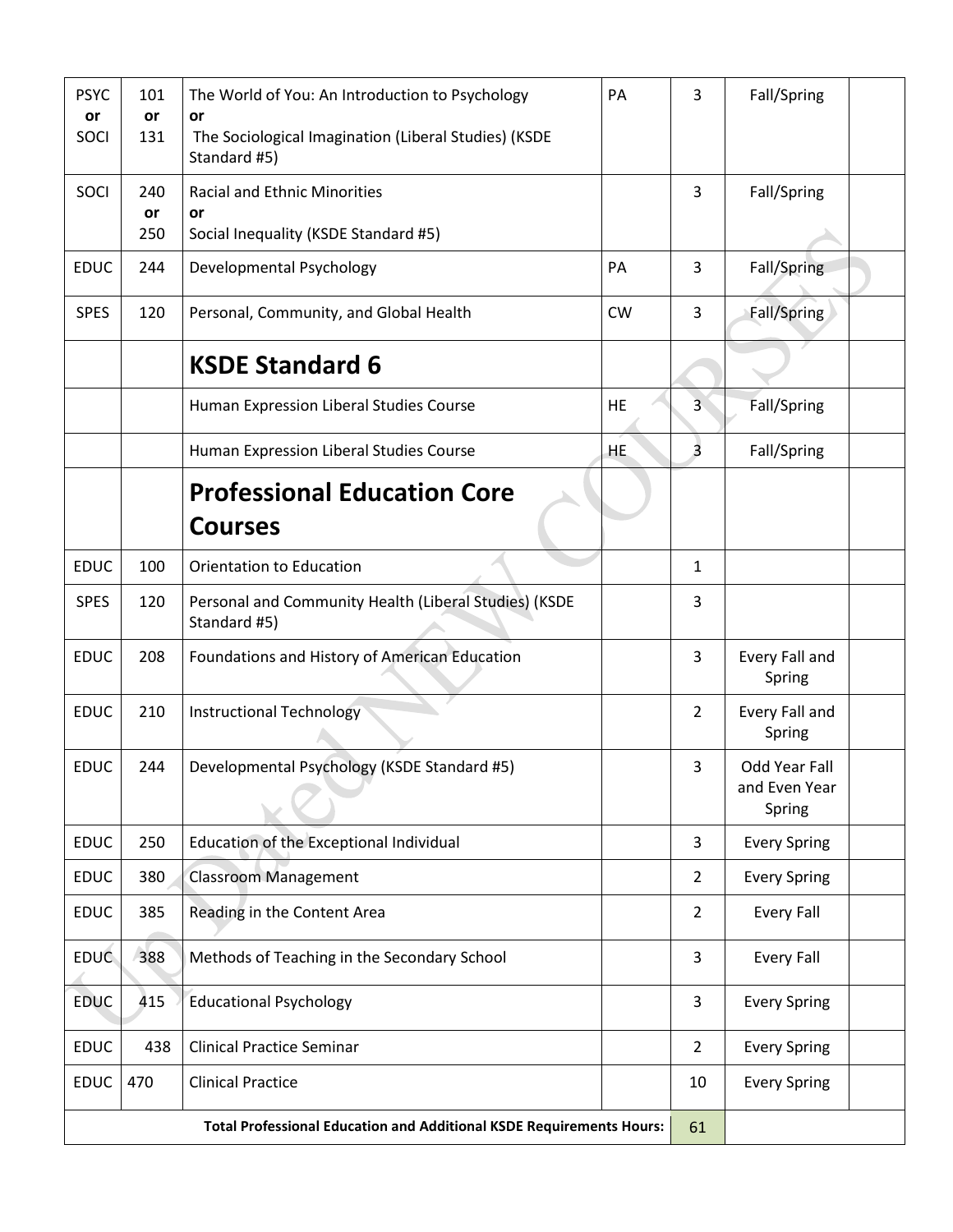| <b>DEGREE REQUIPREMENTS</b>                            |              |  |  |  |  |  |  |  |
|--------------------------------------------------------|--------------|--|--|--|--|--|--|--|
| <b>BACHELOR OF ARTS: Health and Physical Education</b> |              |  |  |  |  |  |  |  |
| <b>Total Hours in Major:</b>                           | 49           |  |  |  |  |  |  |  |
| <b>Foundational Courses:</b>                           | $1-3$        |  |  |  |  |  |  |  |
| <b>Liberal Studies:</b>                                | $\mathbf{0}$ |  |  |  |  |  |  |  |
| <b>KSDE/Professional ED.</b>                           | 61           |  |  |  |  |  |  |  |
| <b>ELECTIVES:</b>                                      | $7-9$        |  |  |  |  |  |  |  |
| <b>TOTAL GRADUATION HOURS:</b>                         | 120          |  |  |  |  |  |  |  |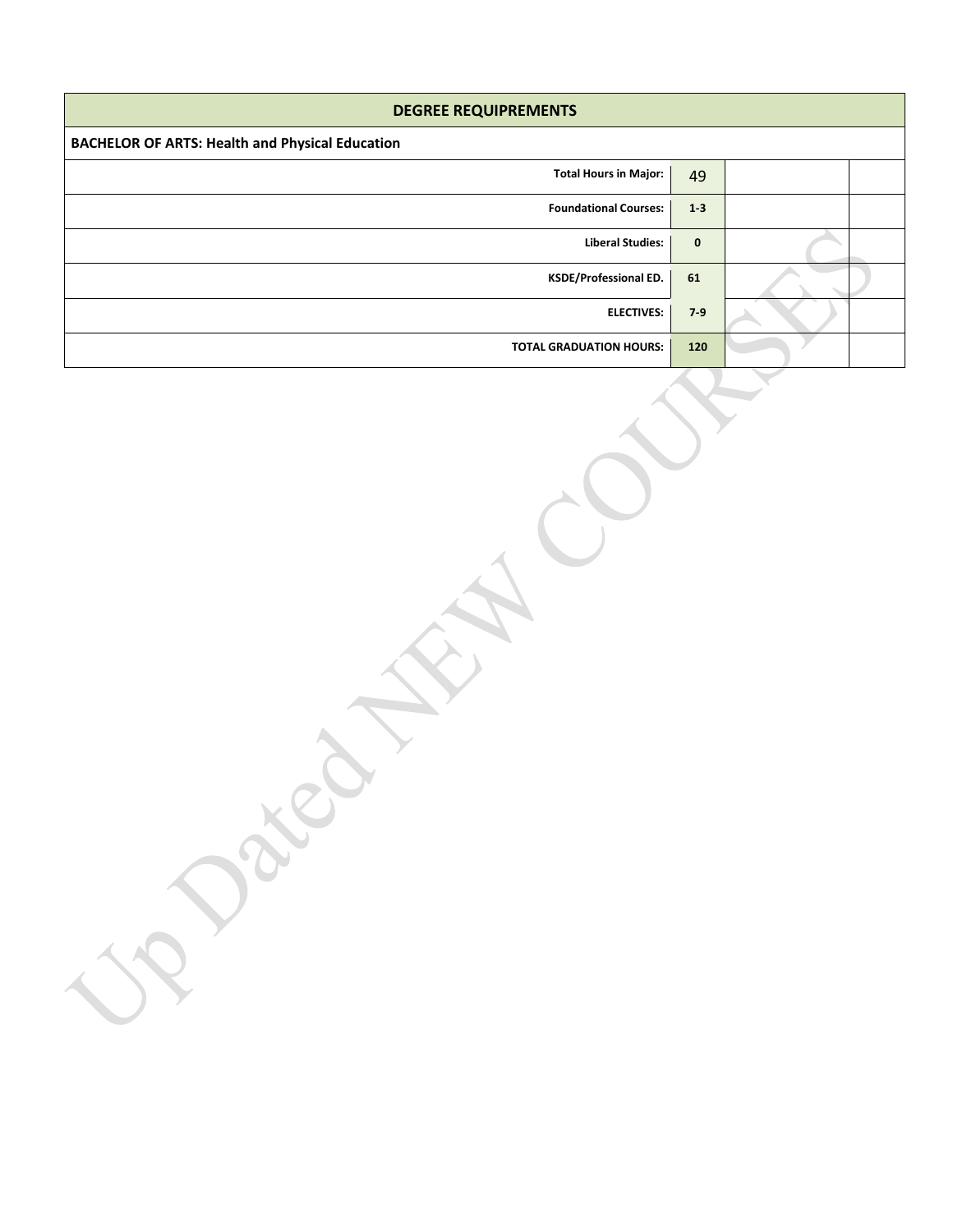## **SUGGESTED SEQUENCE Major: Health and Physical Education**

|                                   | <b>FALL OF YEAR ONE</b>                |                 |                 | <b>SPRING OF YEAR ONE</b> |    |
|-----------------------------------|----------------------------------------|-----------------|-----------------|---------------------------|----|
| Prefix and<br>Number              | Course Title                           | Credit<br>Hours | <b>Engl 121</b> | Intermediate Engl Comp    | 3  |
| Intd 105                          | The Wesleyan Experience                | $\overline{2}$  | <b>Math 120</b> | College Alg.              | 3  |
| <b>INTD 115</b>                   | Wesleyan Heritage                      | 1               | SPES 117*       | Pathway to Wellness       | 3  |
| ENGL120                           | Intro Engl. Comp                       | 3               | <b>Bio 110</b>  | Intro to Biology and Lab  | 4  |
| <b>SPES 150</b>                   | <b>Foundations of SPES</b>             | 3               | Psyc $101$      | Intro to Psyc             | 3  |
|                                   | Liberal studies                        | 3               |                 |                           |    |
| <b>EDUC 100</b>                   | Orientation                            |                 |                 |                           |    |
| <b>Hist 105</b><br>or Hist<br>220 | World civ I<br><b>American History</b> | 3               |                 |                           |    |
|                                   | Total                                  | 16              |                 | Total                     | 16 |
|                                   |                                        |                 |                 |                           |    |

|                            | <b>FALL OF YEAR TWO</b>        |                | <b>SPRING OF YEAR TWO</b>         |                                |    |
|----------------------------|--------------------------------|----------------|-----------------------------------|--------------------------------|----|
| <b>Bio 221</b>             | Anatomy and Phys               | 3              | <b>Educ 244</b>                   | Devel. Psyc                    | 3  |
| <b>SPES 256</b>            | Prev and Care of Athl Injury   | 3              | <b>Soci 240</b><br>or Soci<br>250 |                                | 3  |
| <b>SPES 200</b>            | Elementary Health & P.E.       | $\overline{2}$ |                                   | Liberal studies                | 3  |
| <b>SPES 260</b><br>or SCTH | <b>Rhythmic Act. And Dance</b> |                | <b>Educ 250</b>                   | Ed. Of the Except. Indiv.      | 3  |
| 190                        | <b>Dance Techniques</b>        | 1              |                                   |                                |    |
| Educ 208                   | Found. Of Educ                 | 3              | <b>SPES 120</b>                   | Personal, Comm., & Gl. Hlt   3 |    |
| <b>SCTH 130</b>            | Intro to Speech                | 3              | <b>SPES 335</b>                   | <b>Team Sports</b>             | 3  |
|                            | Total                          | 15             |                                   | Total                          | 18 |